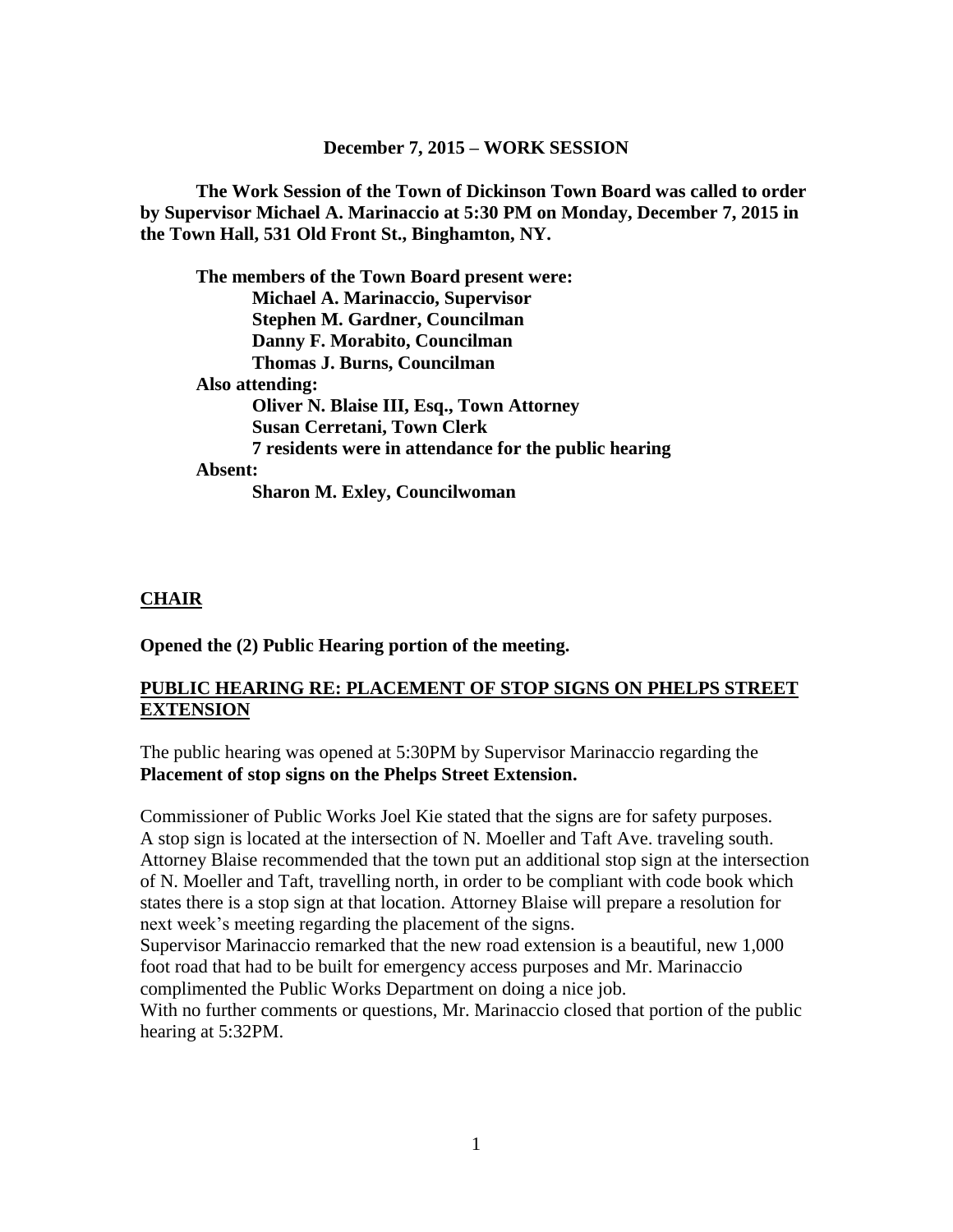## **PUBLIC HEARING RE: PARKING RESTRICTIONS ON ROSEDALE DRIVE**

The public hearing was opened at 5:33 PM by Supervisor Marinaccio regarding the **Parking restrictions on Rosedale Drive.**

Supervisor Marinaccio stated that tonight's public hearing is being held at the request of some of the neighbors that live in the Rosedale Drive area. Mr. Marinaccio stated that he wants to hear the concerns of the neighbors, both pros and cons.

Mr. Marinaccio stated that the board will either vote on it next week or put it on hold. Commissioner of Public Works Joel Kie explained that the no parking restrictions would apply to the side of the street with the telephone poles and mailboxes, between Pleasant Court and the entrance to Sunrise Terrace.

A resident asked if the parking restrictions would be in effect all year round. Supervisor Marinaccio replied yes.

Resident Mary Kay Curley of 3 Rosedale Drive commented that when the new curbs were installed, the Town restricted and narrowed the road. She voiced her concerns about the proposed parking change:

- It would be inconvenient for visiting extended family members and the elderly.
- Potential problems getting in and out of driveway
- Limited places to park

A resident commented that the residents of lower Rosedale Drive are being targeted and questioned why the portion of lower Rosedale Drive up the hill to the intersection of Terrace Drive are not included in the parking restriction.

Supervisor Marinaccio is concerned about safety. He fears that in the case of an emergency, vehicles would not be able to get through when cars are parked on both sides of the road.

Resident Mary Kay Curley made a suggestion that the Town send out a courtesy letter to all residents of Sunrise Terrace explaining that:

- Our streets are narrow
- Please park in your driveway if possible
- Be courteous to your neighbors
- Be conscientious of cars parked across the street from you

After a discussion, Supervisor Marinaccio commented that the no parking on Rosedale Drive will probably be put on hold. Information regarding the parking issues will be published in the Newsletter and on the Website.

Attorney Blaise suggested that Commissioner of Public Works Joel Kie issue a courtesy letter to the residents regarding parking information.

With no further comments or questions, Mr. Marinaccio closed the public hearing at 5:54 PM. Supervisor Marinaccio thanked the residents for attending and voicing their concerns.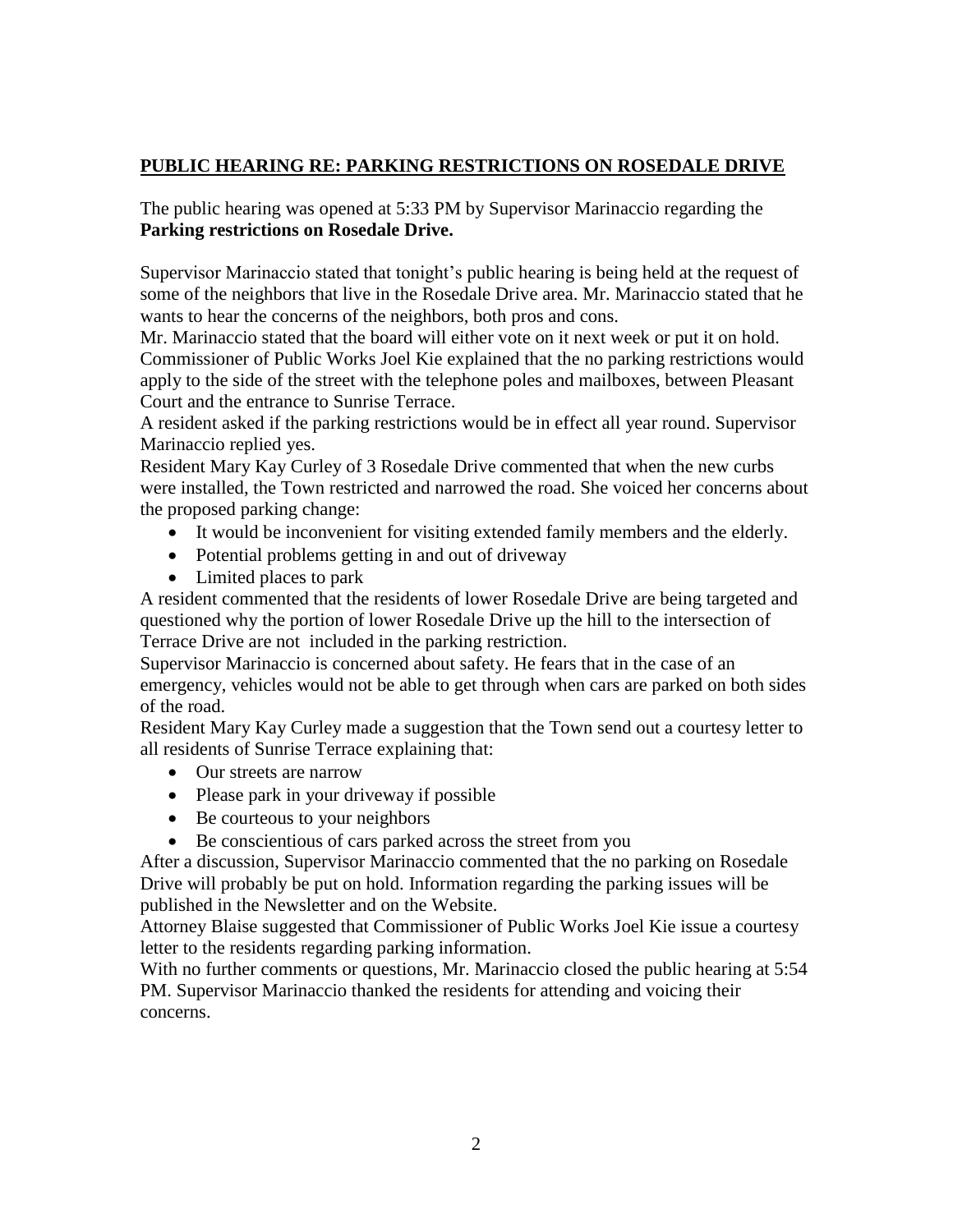#### **FARMERS MARKET**

Supervisor Marinaccio reported that the Farmers Market project is moving along quickly.

#### **ORGANIZATIONAL MEETING**

Supervisor Marinaccio stated that the Organizational Meeting is coming up and there will be a few minor changes to committee posts. Mr. Marinaccio has reviewed the holiday and meeting date schedule and there are no major changes.

# **AOTV DEC 17TH RSVP**

Supervisor Marinaccio stated that the next **AOTV** meeting is scheduled for Thursday, December  $17<sup>th</sup>$ . He encouraged everyone to RSVP to Councilman Gardner by Monday, December 14

## **NEWSLETTER**

Supervisor Marinaccio asked that everyone start thinking about preparing for the newsletter publication which will go out in the spring.

## **KEVIN MCLAUGHLIN - THE AGENCY DEC 14**

Mr. Kevin McLaughlin, Executive Director of **The Agency** (formerly **Broome Developmental**) will be making a formal presentation at the December 14 board meeting regarding the proposed office facility for the **BCIDA/BCLDC** on the property directly across from the movie theaters on the corner of Lt.VanWinkle Drive and Front Street, to include the **Chamber of Commerce** and other economic development organizations.

## **ROGERS MOUNTAIN WAY INCIDENT**

Supervisor Marinaccio reported that he was informed of an incident at a residence on Rogers Mountain Way. A couple of men in an older maroon Oldsmobile tried to gain entry into a home. The men were confronted by the homeowner and left the area. The Sheriff was called, but the men got away. Mr. Marinaccio encouraged residents to be on the lookout and to call the Sheriff's Department in the event of suspicious activity.

#### **DUNKIN DONUTS**

Supervisor Marinaccio stated that Scott Verguson (**DOT**) sent a memo out stating that he has concerns regarding peak hour traffic backups at the location of the proposed **Dunkin Donuts**. Supervisor Marinaccio read a letter that he received from Lora Zier, **Broome County Planning Department** that reiterated Mr.Verguson's concerns.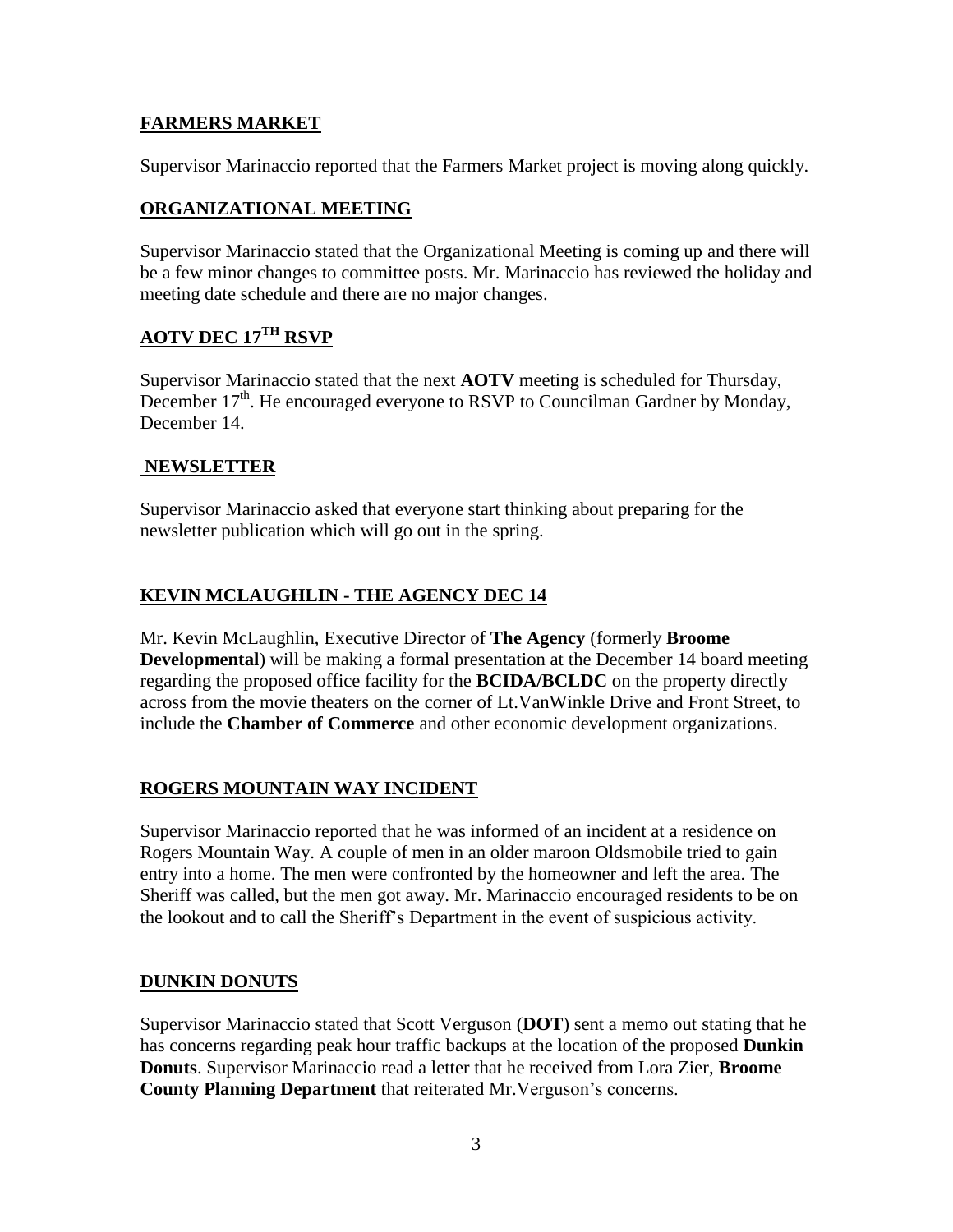Code Enforcement Stephen Rafferty stated that the formal recommendation will be in this week. Mr. Rafferty stated that one resident is definitely against it. Attorney Blaise commented that the County will factor **DOT**'s input into its recommendation. If the County issues a negative recommendation, approvals for the project will require a supermajority vote.

Councilman Burns voiced concern in regards to the entrance and exit to the proposed **Farmers Market** and thinks the Sheriff's Department should be aware of the potential problems associated with traffic control. Code Enforcer Rafferty stated that a plan is already in place to manage the traffic situation as it develops.

### **SEWAGE TREATMENT PLANT**

Johnson City mayor Greg Deemie informed Supervisor Marinaccio that we could expect up to a 50% increase in sewer rates. Mr. Marinaccio remarked that this increase will put a lot of people out of business and he is concerned about the effect the increase will have on people on fixed incomes.

# **ATTORNEY**

## **DISCUSSION/SEQRA RESOLUTION PHELPS STREET EXTENSION**

Attorney Blaise will prepare paperwork for **SEQRA** resolution regarding the Phelps Street stop sign for next week's December  $14<sup>th</sup>$  board meeting, declaring a negative environmental impact.

### **DISCUSSION/RESOLUTION PLACEMENT OF STOP SIGN AT THE PHELPS STREET EXTENSION**

Attorney Blaise will prepare the resolution paperwork adopting the local law regarding the placement of the stop sign at the Phelps Street Extension for next week's December  $14<sup>th</sup>$  board meeting

### **PROPOSED CHANGES TO TOWN CODE REGARDING CHARGES FOR REPAIRS TO WATER LINES**

Attorney Blaise stated that he and Public Works Commissioner Joel Kie reviewed Chapter 557 of the Town Code and want to be sure everything is consistent with regard to the costs of repairs to the water lines. 557-10 Section A and 557-18 need revision and clarification. Attorney Blaise presented a handout of the revised code for the board members to preview. Attorney Blaise noted that Section 557-3 needs revision to have the Department of Public Works establish the plumber list instead of the Town Board establishing it. Attorney Blaise stated the board will vote on a resolution to schedule a public hearing next week.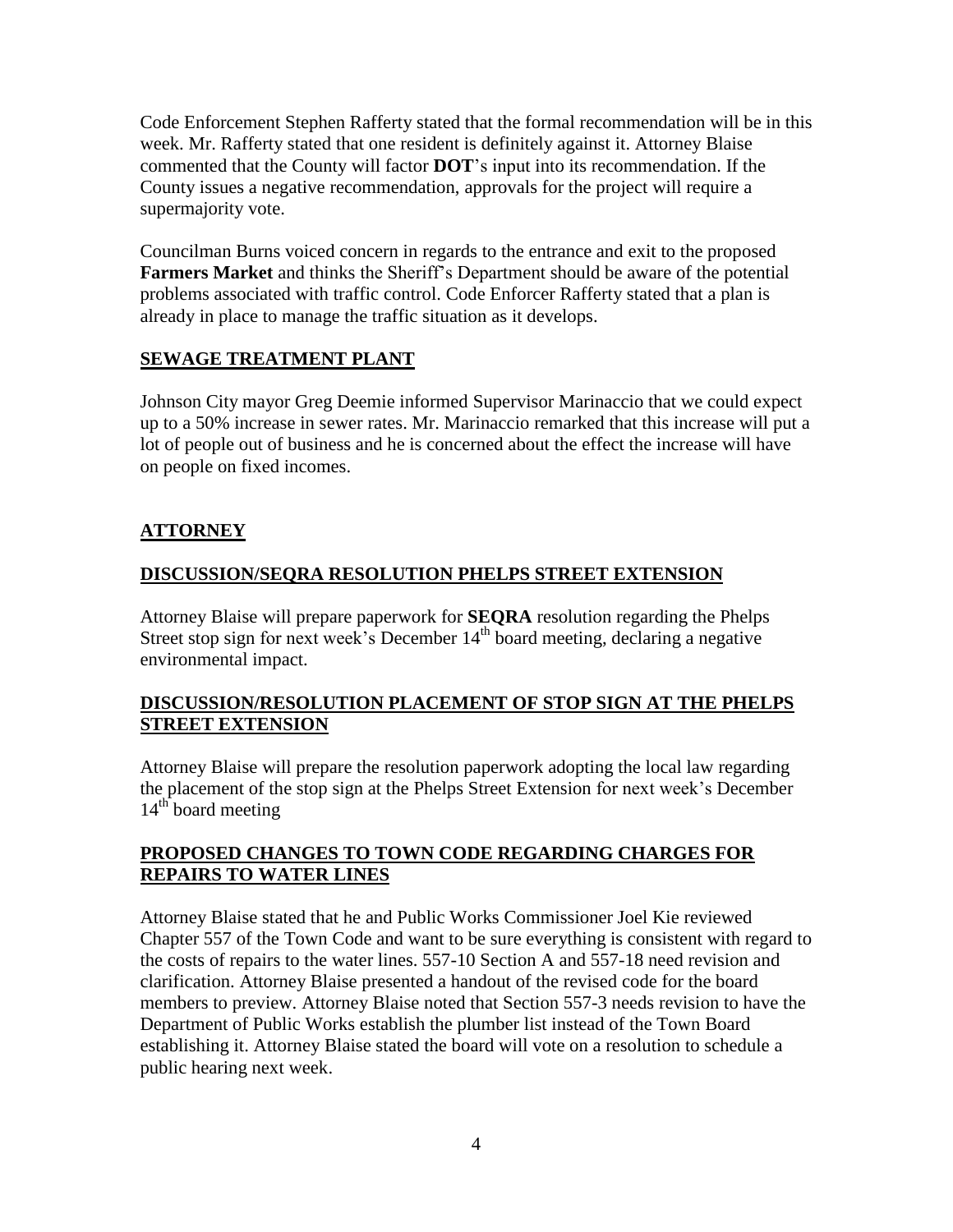## **COMMITTEE REPORTS**

#### **PUBLIC WORKS**

#### **SELF HELP BIDS**

Self Help bids were opened on Monday, December  $7<sup>th</sup>$  at 10:02 AM by Susan Cerretani, Town Clerk along with Commissioner of Public Works Joel Kie, witness Kendra Iannon and a representative from **R. DeVincentis Construction**.

Two bids were submitted:

- 1. **R. DeVincentis Construction, INC** in the amount of **\$1,216.00**
- 2. **Albert Torto Construction Corp** in the amount of **\$2,023.00**
- **R. DeVincentis Construction INC** was the apparent low bidder.

Town Clerk Susan Cerretani was instructed to scan the bid documents and email them to Attorney Blaise for review.

#### **GLENWOOD CEMETERY DRUG ACTIVITY**

Public Works Commissioner Kie reported that one of his highway crew members, Joe Fronda was working at **Glenwood Cemetery** and was stuck by a hypodermic needle while picking up trash. Mr. Fronda was taken to the hospital and tested for HIV and is fine. Mr. Kie stated a resident has placed a can at the cemetery with a note on it that reads "please put used syringes in here." Mr. Kie noted that there were 16-20 used needles in the can. Mr. Kie alerted the Sheriff's department and they are going to increase the patrols.

Supervisor Marinaccio stated that Captain Newcomb has been contacted and made aware of the situation and she reassured the Supervisor that the Sheriff's Department will monitor the area.

Public Work's Commissioner Kie suggested that one well placed surveillance camera with a sign stating that the area is under surveillance would help to deter some of this activity. Supervisor Marinaccio agreed and encouraged Public Works Commissioner Kie to obtain prices for camera surveillance.

#### **LEAF PICKUP**

Public Work Commissioner Kie stated that this is the last week the crew will be picking up leaves.

Mr. Kie reported that the Highway Department is fully loaded with salt and has saved money in December because of the lack of snow.